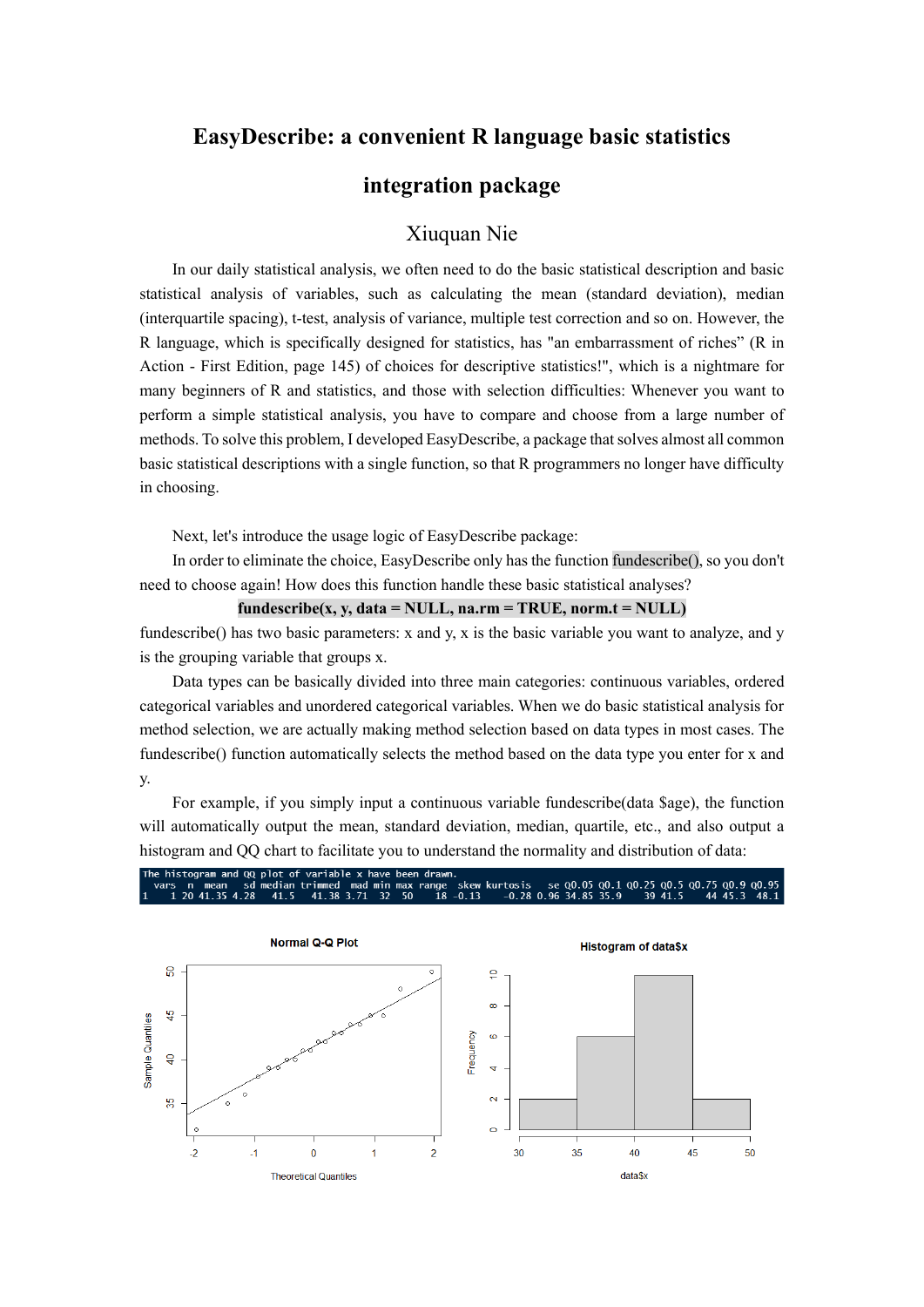If you simply enter a categorical variable fundescribe(data\$gender), the function will automatically output the number and percentage of each category.



Therefore, we can see that the use logic of the fundescribe () function is minimalism. You don't need to worry about the input data type. It will automatically select methods according to the input variable type.

The above is the case where only x is input. If x and y are input at the same time, fundescribe() can also automatically identify the data types of x and y and automatically select the corresponding basic statistical method:

#### **Example 1. x is continuous variable; y is unordered categorical variable: fundescribe(data\$age, data\$gender)**

| The histogram and QQ plot of variable x have been drawn.                                                                                                                                                                                                                                                  |                   |
|-----------------------------------------------------------------------------------------------------------------------------------------------------------------------------------------------------------------------------------------------------------------------------------------------------------|-------------------|
| Two sample t-test:                                                                                                                                                                                                                                                                                        |                   |
| Welch Two Sample t-test                                                                                                                                                                                                                                                                                   | 两独立样本t检验          |
| data: x by y<br>$t = 2.3267$ , df = 4961.6, p-value = 0.02002<br>alternative hypothesis: true difference in means between group 1 and group 2 is not equal to 0<br>95 percent confidence interval:<br>0.1166846 1.3659512<br>sample estimates:<br>mean in group 1 mean in group 2<br>54.65754<br>53.91623 |                   |
| Wilcoxon rank sum test:<br>Mann-Whitney U test = Wilcoxon rank sum test<br>Wilcoxon rank sum test with continuity correction                                                                                                                                                                              | 两独立样本Wilcoxon秩和检验 |
| data: x by y<br>$W = 5718685$ , p-value = 0.002617<br>alternative hypothesis: true location shift is not equal to 0                                                                                                                                                                                       |                   |
| Descriptive statistical results:                                                                                                                                                                                                                                                                          | 对x的基本统计描述         |
| vars   n mean   sd median trimmed  mad  min   max range  skew kurtosis   se Q0.05  Q0.1 Q0.25  Q0.5 Q0.75  Q0.9 Q0.95<br>1 17083 54.42 13.04 55.53 54.88 12.3 6.92 94.81 87.89 -0.35 0.09 0.15 30.92 36.84 46.25 55.53 63.08 70.34 74.82<br>-------------------------------                               |                   |
| Descriptive statistical results stratified by y:                                                                                                                                                                                                                                                          |                   |
| Descriptive statistics by group<br>group: 1                                                                                                                                                                                                                                                               | 对x按照y分层基本统计描述     |
| vars n mean sd median trimmed mad min max range skew kurtosis se Q0.05 Q0.1 Q0.25 Q0.5 Q0.75 Q0.9 Q0.95<br>1 1 4802 54.66 13.48 55.83 55.21 12.47 6.92 94.81 87.89 -0.39 0.15 0.19 29.75 36.26 46.75 55.83 63.57 71 75.49                                                                                 |                   |
| qroup: 2<br>n mean sd mediantrimmed mad min max range skew kurtosis se Q0.05 Q0.1 Q0.25 Q0.5 Q0.75 Q0.9 Q0.95<br>vars<br>1 1 2281 53.92 12.05 55.14 54.22 11.99 16.44 86.27 69.83 -0.25 -0.18 0.25 32.97 37.73 45.66 55.14 62.28 68.45 73.17                                                              |                   |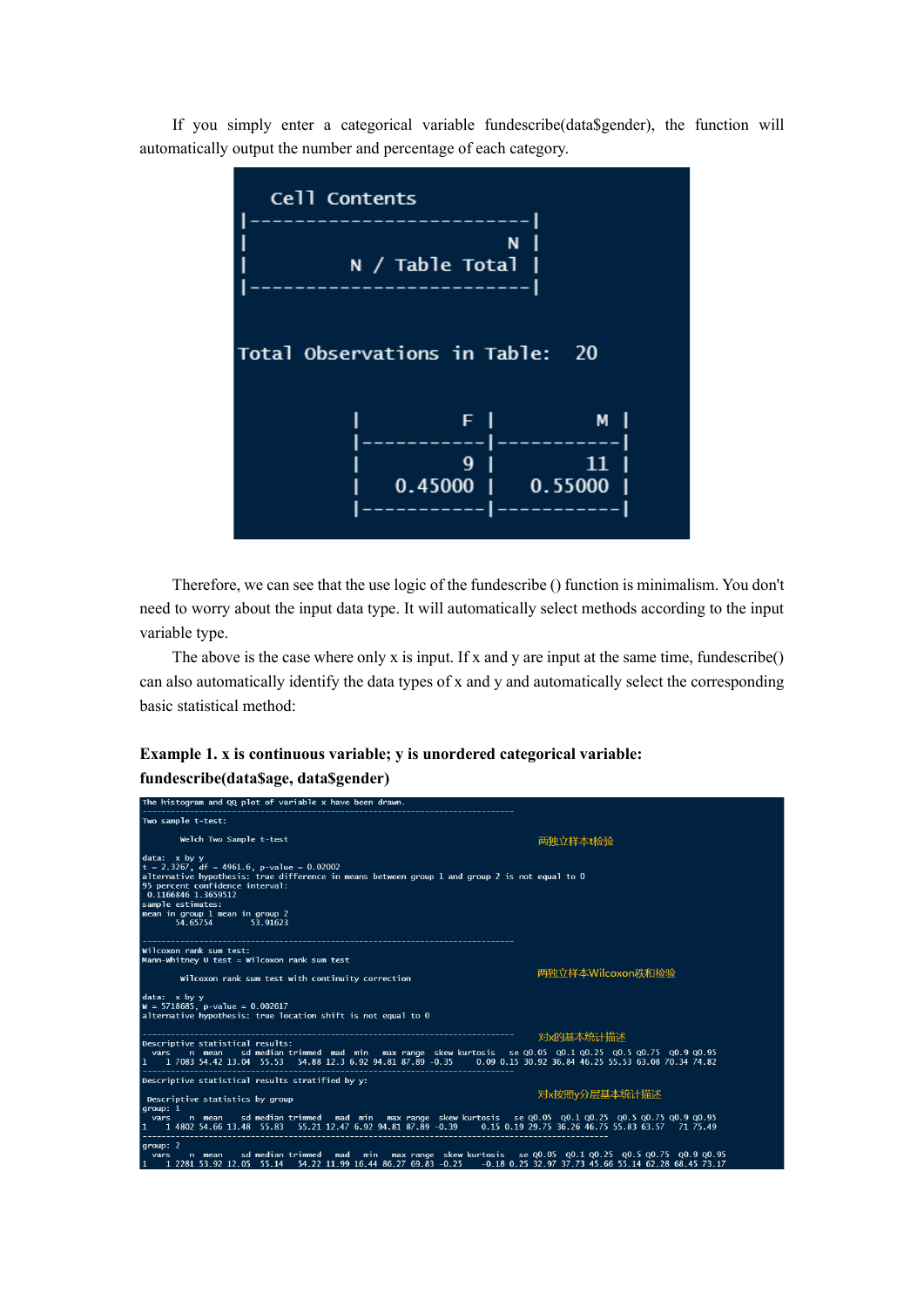**Example 2. x is continuous variable; y is ordered categorical variable: fundescribe(age, income, data=data)**

> The histogram and QQ plot of variable  $x$  have been drawn. Variance analysis (one-way ANOVA). narys is concreased by Alexandr Property<br>13 14993 14998 29.75 <2e-16<br>2079 1189213 168  $29.75 < 2e-16$  \*\*\* 方差分析  $\overline{\mathbf{p}}$  aciduals Signif. codes: 0 '\*\*\*' 0.001 '\*\*' 0.01 '\*' 0.05 '.' 0.1 ' ' 1 Kruskal-Wallis rank sum test: K-W秩和检验 Kruskal-Wallis rank sum test data: x by y<br>Kruskal-Wallis chi-squared =  $88.649$ , df = 3, p-value < 2.2e-16 Tukey's HSD post hoc tests for normal x between different groups of y:<br>Tukey multiple comparisons of means<br>95% family-wise confidence level Fit:  $aov(formula = x ~ y, data = data)$  $\mathbf{y}$ 9y<br>
> 2-1 -0.2567654 -1.642604 1.1290734 0.9643674<br>
> 3-1 -0.9763462 -2.398963 0.4462706 0.2911377<br>
> 4-1 -4.5323027 -6.158426 -2.9061792 0.0000000<br>
> 4-2 -4.2755373 -5.484671 -3.0664037 0.0000000<br>
> 4-3 -3.5559565 -4.807073 -2.3048 Tukev's HSD多重检验 Dunn's post hoc tests for non-normal x between different groups of y:<br>Dunn (1964) Kruskal-Wallis multiple comparison<br>p-values adjusted with the Benjamini-Hochberg method. arison z P.unadj P.adj<br>1 - 2 0.5630095 5.734284e-01 5.734284e-01<br>1 - 3 1.2157638 2.240749e-01 3.361123e-01<br>2 - 3 1.0348356 3.007457e-01 3.608948e-01<br>1 - 4 7.1188952 1.087956e-12 2.175912e-12<br>2 - 4 8.9286762 4.311367e-19 2. Comparison Dunn's秩和多重检验  $\overline{\mathbf{3}}$  $\overline{4}$  $\overline{5}$ 6 The Variance Analysis Trend Test for y: The Variance Analysis Trend Test 趋势性检验 data: x and y<br>F.value =  $64.336$ , p-value = 1.219e-15 「对戏并行基本统计描述 Descriptive statistical results: vars n mean sd median trimmed mad min max range skew kurtosis<br>1 1 7083 54.42 13.04 55.53 54.88 12.3 6.92 94.81 87.89 -0.35 0.09<br>0.05 00.1 00.25 00.5 00.75 00.9 00.95<br>1 30.92 36.84 46.25 55.53 63.08 70.34 74.82  $0.09$  0.15 Descriptive statistical results stratified by y: 对x按y分层基本统计描述 Descriptive statistics by group  $arrow: 1$ 91.00.<br>
> vars n mean sd median trimmed mad min max range skew kurtosis se<br>
> 1 1715 55.5 11.59 56.47 55.93 11.02 10.25 94.81 84.56 -0.47 0.86 0.43<br>
> 0.05 0.01 00.25 00.5 00.75 00.9 00.95<br>
> 1 36.07 41.28 48.23 56.47 63.02 68.69 group: 2 group: 2<br>
> 1 3005 55.24 12.67 56.13 55.61 12.06 7.17 92.08 84.91 -0.32 0.26<br>
> 1 3005 55.24 12.67 56.13 55.61 12.06 7.17 92.08 84.91 -0.32 0.26<br>
> 0.05 00.1 00.25 00.5 00.75 00.9 00.95<br>
> 1 32.72 39.33 47.39 56.13 63.83 70.68 75. rtosis se<br>0.26 0.23  $group: 3$ group: 3<br>
> vars in mean is dimedian trimmed mad min max range skew kurtosis<br>
> 1 1 2348 54.52 13.73 56 55.13 12.73 7 89.86 82.86 -0.41 -0.06<br>
> 0 0.05 0 0.1 0 0.25 0 0.5 0 0.75 0 0.9 0 0.95<br>
> 1 29.23 35.25 46.05 56 63.54 71.17 7  $-0.06$  0.28 group: 4 var.<br>1 1015 50.97 12.89 51.78 51.14 13.48 6.92 86.27 79.35 -0.16 -0.32<br>Q0.05 Q0.1 Q0.25 Q0.5 Q0.75 Q0.9 Q0.95<br>29.68 33.4 41.76 51.78 60.37 67.14 71.89 se  $-0.32$  0.4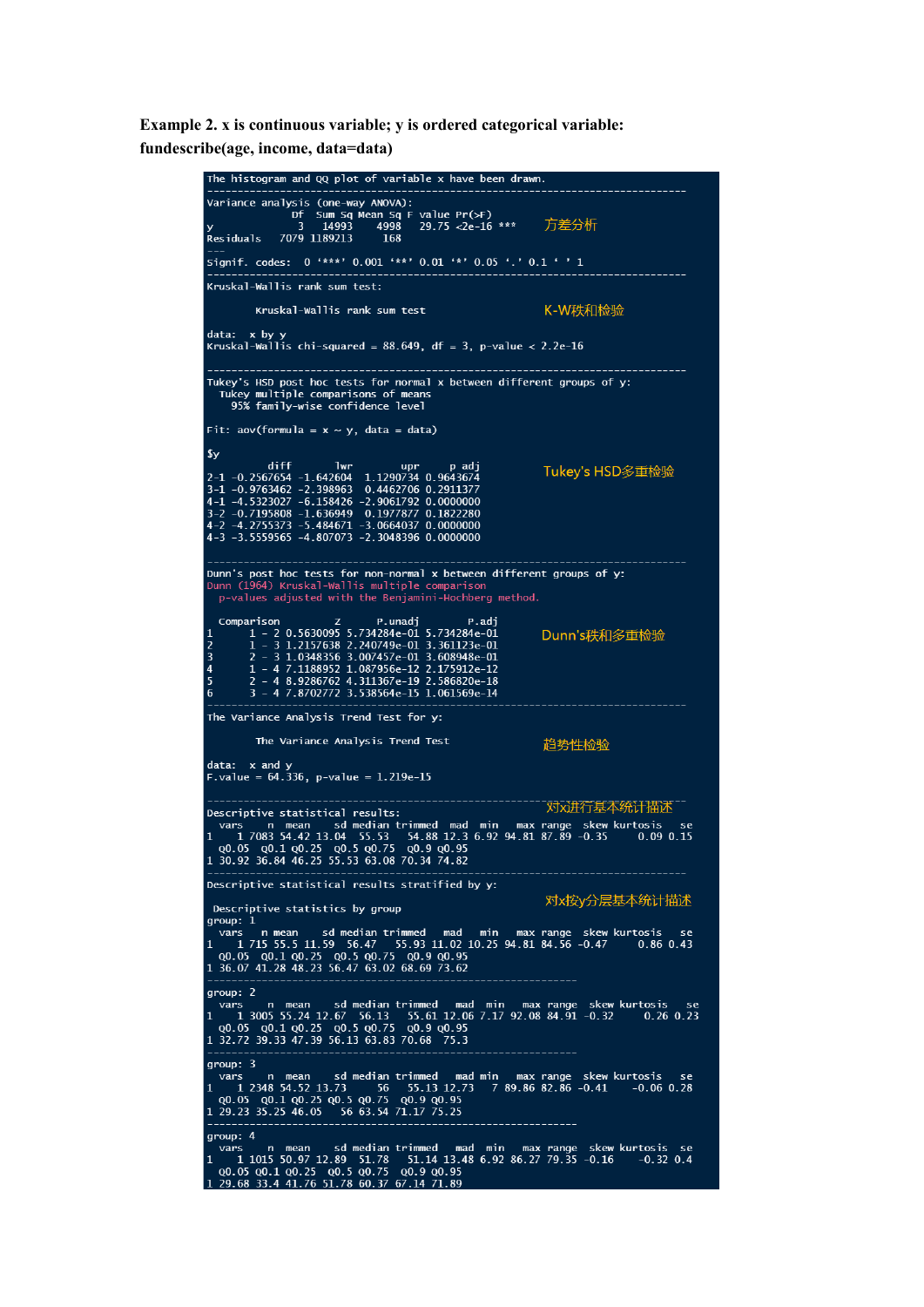**Example 3. x is unordered categorical variable; y is unordered categorical variable: fundescribe(gender, exercise, data=data)**

| Cell Contents                                                |                                          |                                                                                                                         |             |   |  |  |
|--------------------------------------------------------------|------------------------------------------|-------------------------------------------------------------------------------------------------------------------------|-------------|---|--|--|
|                                                              | N.                                       |                                                                                                                         |             |   |  |  |
|                                                              | Expected N                               |                                                                                                                         |             |   |  |  |
|                                                              | Chi-square contribution<br>N / Row Total |                                                                                                                         |             |   |  |  |
|                                                              | N / Col Total                            |                                                                                                                         |             |   |  |  |
|                                                              | N / Table Total                          |                                                                                                                         |             |   |  |  |
|                                                              |                                          |                                                                                                                         |             |   |  |  |
|                                                              |                                          |                                                                                                                         |             |   |  |  |
| Total Observations in Table: 7083                            |                                          |                                                                                                                         |             |   |  |  |
|                                                              |                                          |                                                                                                                         | 画出R×C列联表    |   |  |  |
|                                                              | data\$y                                  |                                                                                                                         |             |   |  |  |
| data\$x                                                      |                                          | 0   1   Row Total                                                                                                       |             |   |  |  |
|                                                              |                                          | - -- <del>---------</del>  -                                                                                            |             |   |  |  |
| 1 <sub>1</sub>                                               | $1330$                                   | 998 I<br>  1336.38967   991.61033                                                                                       | 2328 1      |   |  |  |
|                                                              |                                          |                                                                                                                         |             |   |  |  |
|                                                              |                                          | $\begin{array}{c cccc} 0.03055 & 0.04117 & 0 \\ 0.57131 & 0.42869 & 0.32867 \\ 0.32710 & 0.33079 & 0.33079 \end{array}$ |             |   |  |  |
|                                                              |                                          |                                                                                                                         |             |   |  |  |
|                                                              |                                          | $0.18777$   $0.14090$                                                                                                   |             |   |  |  |
| 2 <sup>1</sup>                                               |                                          | 2736   2019                                                                                                             | 4755        |   |  |  |
|                                                              |                                          | 2729.61033   2025.38967                                                                                                 |             | ı |  |  |
|                                                              |                                          | $0.01496$   $0.02016$                                                                                                   |             |   |  |  |
|                                                              |                                          | 0.57539   0.42461   0.67133  <br>0.67290   0.66921                                                                      |             |   |  |  |
|                                                              |                                          | 0.38628   0.28505                                                                                                       |             |   |  |  |
|                                                              |                                          |                                                                                                                         |             |   |  |  |
| Column Total   4066                                          |                                          |                                                                                                                         | 3017   7083 |   |  |  |
|                                                              |                                          | $\overline{1}$ 0.57405 $\overline{1}$ 0.42595 $\overline{1}$                                                            |             |   |  |  |
|                                                              |                                          |                                                                                                                         |             |   |  |  |
|                                                              |                                          |                                                                                                                         |             |   |  |  |
| Statistics for All Table Factors                             |                                          |                                                                                                                         |             |   |  |  |
|                                                              |                                          |                                                                                                                         | 卡方检验        |   |  |  |
| Pearson's Chi-squared test                                   |                                          |                                                                                                                         |             |   |  |  |
|                                                              |                                          |                                                                                                                         |             |   |  |  |
| $Chi\lambda2 = 0.1068395$ d.f. = 1 p = 0.7437714             |                                          |                                                                                                                         |             |   |  |  |
| Pearson's Chi-squared test with Yates' continuity correction |                                          |                                                                                                                         |             |   |  |  |
|                                                              |                                          |                                                                                                                         |             |   |  |  |
| Chi $\lambda$ 2 = 0.09077302 d.f. = 1 p = 0.7631967          |                                          |                                                                                                                         |             |   |  |  |
|                                                              |                                          |                                                                                                                         |             |   |  |  |
| Fisher精确概率<br>Fisher's Exact Test for Count Data             |                                          |                                                                                                                         |             |   |  |  |
|                                                              |                                          |                                                                                                                         |             |   |  |  |
| Sample estimate odds ratio: 0.9834229                        |                                          |                                                                                                                         |             |   |  |  |
| Alternative hypothesis: true odds ratio is not equal to 1    |                                          |                                                                                                                         |             |   |  |  |
| $p = 0.758903$                                               |                                          |                                                                                                                         |             |   |  |  |
| 95% confidence interval: 0.8885556 1.088572                  |                                          |                                                                                                                         |             |   |  |  |
| Alternative hypothesis: true odds ratio is less than 1       |                                          |                                                                                                                         |             |   |  |  |
| $\overline{p} = 0.3814504$                                   |                                          |                                                                                                                         |             |   |  |  |
| 95% confidence interval: 0 1.071151                          |                                          |                                                                                                                         |             |   |  |  |
| Alternative hypothesis: true odds ratio is greater than 1    |                                          |                                                                                                                         |             |   |  |  |
| $\overline{p} = 0.6378859$                                   |                                          |                                                                                                                         |             |   |  |  |
| 95% confidence interval: 0.9029556 Inf                       |                                          |                                                                                                                         |             |   |  |  |
|                                                              |                                          |                                                                                                                         |             |   |  |  |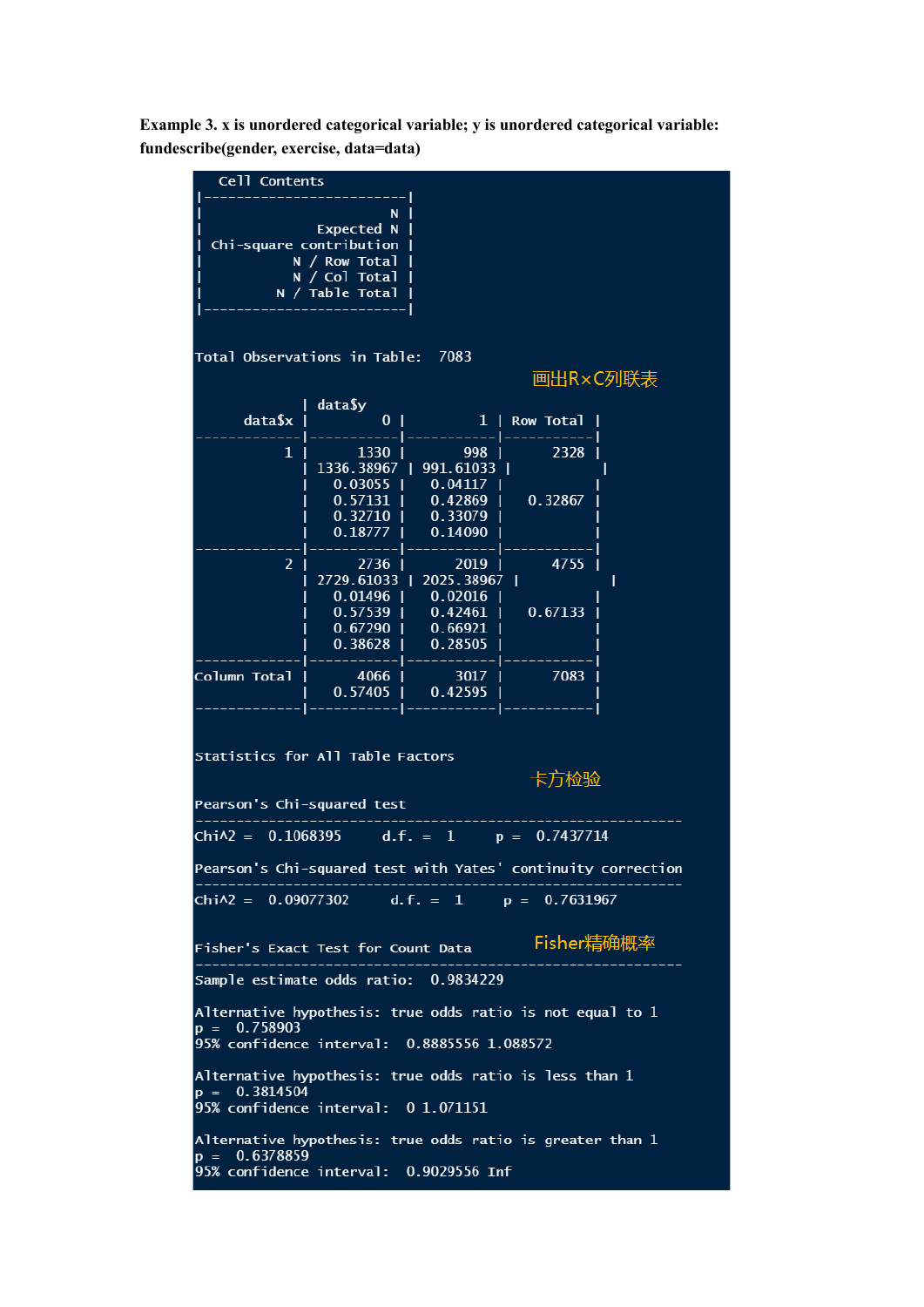**Example 4. x is unordered categorical variable; y is unordered categorical variable: fundescribe(data\$drink, data\$gender)**

| unuesti ide(datasui ilik, datasgender)<br>Cell Contents                                                                                                                                                                                                                                                                                                                |                                                                          |                                                                                       |                 |        |  |  |  |
|------------------------------------------------------------------------------------------------------------------------------------------------------------------------------------------------------------------------------------------------------------------------------------------------------------------------------------------------------------------------|--------------------------------------------------------------------------|---------------------------------------------------------------------------------------|-----------------|--------|--|--|--|
| Chi-square contribution<br>Total Observations in Table:                                                                                                                                                                                                                                                                                                                | N I<br>Expected N  <br>N / Row Total<br>N / Col Total<br>N / Table Total | 7083                                                                                  |                 | R×C列联表 |  |  |  |
|                                                                                                                                                                                                                                                                                                                                                                        |                                                                          |                                                                                       |                 |        |  |  |  |
| data\$x                                                                                                                                                                                                                                                                                                                                                                | data\$y<br>1 <sup>1</sup>                                                |                                                                                       | 2   Row Total   |        |  |  |  |
| $\mathbf{1}$                                                                                                                                                                                                                                                                                                                                                           | 863<br>350.69547  <br>748.38701<br>0.80881                               | 204<br>716.30453<br>366.40273<br>0.19119                                              | 1067<br>0.15064 |        |  |  |  |
|                                                                                                                                                                                                                                                                                                                                                                        | $0.37070$  <br>0.12184                                                   | 0.04290<br>0.02880                                                                    |                 |        |  |  |  |
| 2 <sup>7</sup>                                                                                                                                                                                                                                                                                                                                                         | 278<br>122.26684<br>198.35974<br>$0.74731$  <br>$0.11942$                | 94<br>249.73316<br>97.11493<br>0.25269<br>0.01977                                     | 372<br>0.05252  |        |  |  |  |
|                                                                                                                                                                                                                                                                                                                                                                        | 0.03925                                                                  | 0.01327                                                                               |                 |        |  |  |  |
| 3 <sup>1</sup>                                                                                                                                                                                                                                                                                                                                                         | $1187$  <br>240.57428  <br>$0.21031$  <br>0.50988<br>$0.16758$           | 4457  <br>1855.03770   3788.96230  <br>117.78274<br>$0.78969$  <br>0.93733<br>0.62925 | 5644<br>0.79684 |        |  |  |  |
| Column Total                                                                                                                                                                                                                                                                                                                                                           | 2328                                                                     | 4755<br>$0.32867$   $0.67133$                                                         | 7083            |        |  |  |  |
| ------ ----------- ------------ <br><b>Statistics for All Table Factors</b><br>卡方检验                                                                                                                                                                                                                                                                                    |                                                                          |                                                                                       |                 |        |  |  |  |
| Pearson's Chi-squared test                                                                                                                                                                                                                                                                                                                                             |                                                                          |                                                                                       |                 |        |  |  |  |
| Chi $\lambda$ 2 = 1768.621 d.f. = 2 p = 0                                                                                                                                                                                                                                                                                                                              |                                                                          |                                                                                       |                 |        |  |  |  |
| 两两比较多重检验                                                                                                                                                                                                                                                                                                                                                               |                                                                          |                                                                                       |                 |        |  |  |  |
| Post hoc multiple comparisons between different groups of x:<br>Comparison p.Fisher p.adj.Fisher p.Gtest p.adj.Gtest p.Chisq p.adj.Chisq<br>1 1: 2 1.41e-02 1.41e-02 0.0131<br>$0.0131$ $1.44e-02$ $1.44e-02$<br>$2 \t 1 : 3 \t 6.74e-309$ 2.02e-308 0.0000 0.0000 0.00e+00 0.00e+00<br>3<br>$2: 3 \cdot 3.62e-100$ $5.43e-100$ $0.0000$<br>0.0000 3.43e-120 5.14e-120 |                                                                          |                                                                                       |                 |        |  |  |  |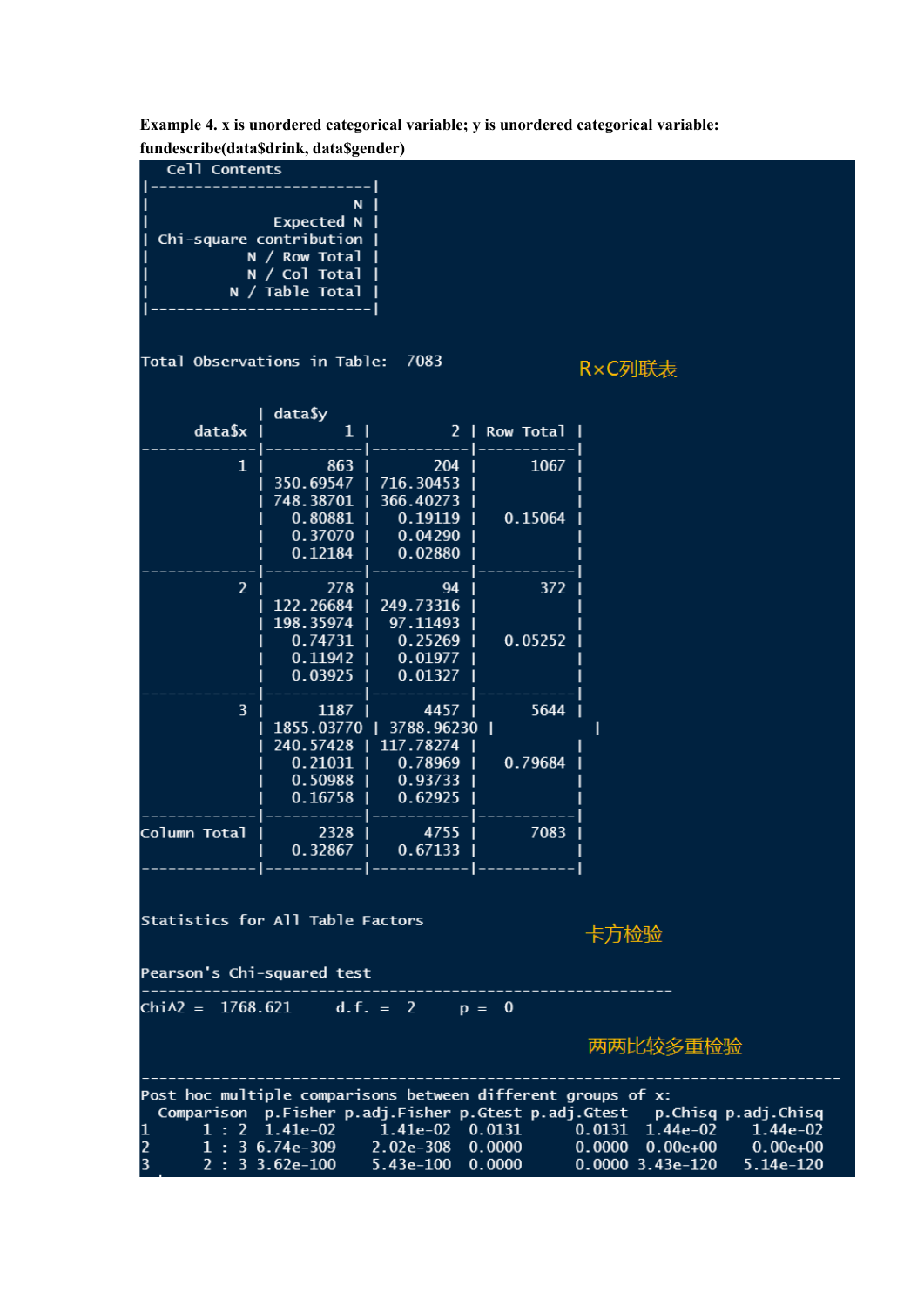**Example 5. x is unordered categorical variable; y is ordered categorical variable: fundescribe(data\$gender, data\$income)**

Cell Contents  $\overline{\mathsf{N}}$ **Expected N** Chi-square contribution N / Row Total / Col Total  $\overline{N}$  $N /$ Table Total Total Observations in Table: 7083 R×C列联表 data\$y data\$x  $\mathbf{1}$  $\overline{2}$  $\overline{3}$ ı ı  $\overline{1}$  $\overline{a}$  $\mathbf{I}$ Row Total - 1  $\mathbf{1}$ 216 981 752 379 2328 235.00212 987.66624 771.72723 333.60440  $0.50428$ 1.53650 0.04499 6.17726  $0.42139$ 0.09278 0.32302 0.16280 0.32867 0.30210 0.32646 0.32027 0.37340 0.13850 0.05351 0.03050 0.10617 4755  $\overline{2}$ 499 2024 1596 636 479.99788 2017.33376 1576.27277 681.39560 |  $\overline{1}$ I 0.75225  $0.02203$ 0.24689 3.02432 ı  $0.10494$ 0.42566 0.33565 0.13375 0.67133 0.67354 0.69790 0.67973 0.62660 0.07045 0.28575 0.22533 0.08979 Column Total 715 3005 2348 1015 7083 0.10095 0.42426 0.33150 0.14330 Statistics for All Table Factors 卡方检验 Pearson's Chi-squared test  $Chi=12.30852$  $d.f. = 3$  $p = 0.006397676$ Wilcoxon rank sum test: Mann-Whitney U test = Wilcoxon rank sum test 秩和检验 Wilcoxon rank sum test with continuity correction data: yn by x  $W = 5715198$ , p-value = 0.01758 alternative hypothesis: true location shift is not equal to 0 两两比较多重检验 Post hoc multiple comparisons between different groups of y: Comparison p.Fisher p.adj.Fisher p.Gtest p.adj.Gtest p.Chisq p.adj.Chisq  $1:2$ 0.21300 0.32000 0.20800 0.31200 0.22700 0.34000  $1:3$ 0.38300 0.46000 0.35900 0.43100 0.38500 0.46200 0.00867 0.00250  $\overline{3}$  $1:4$  $0.00241$ 0.00861 0.00203 0.00942  $\frac{1}{2}$  : 3 0.63100 0.65200  $0.65200$ 0.63800 0.63800 0.63100  $\boldsymbol{\Lambda}$  $\overline{2}$ 5  $\overline{4}$ 0.00722 0.01440 0.00655 0.01310 0.00705  $0.01410$  $\overline{6}$  $\overline{3}$  $\overline{4}$ 0.00287 0.00861 0.00289 0.00867 0.00314 0.00942 The Cochran-Armitage trend test for y: 趋势性检验 The Cochran-Armitage Trend Test data: The type of data is variable!  $Z = 2.169$ , p-value = 0.0301